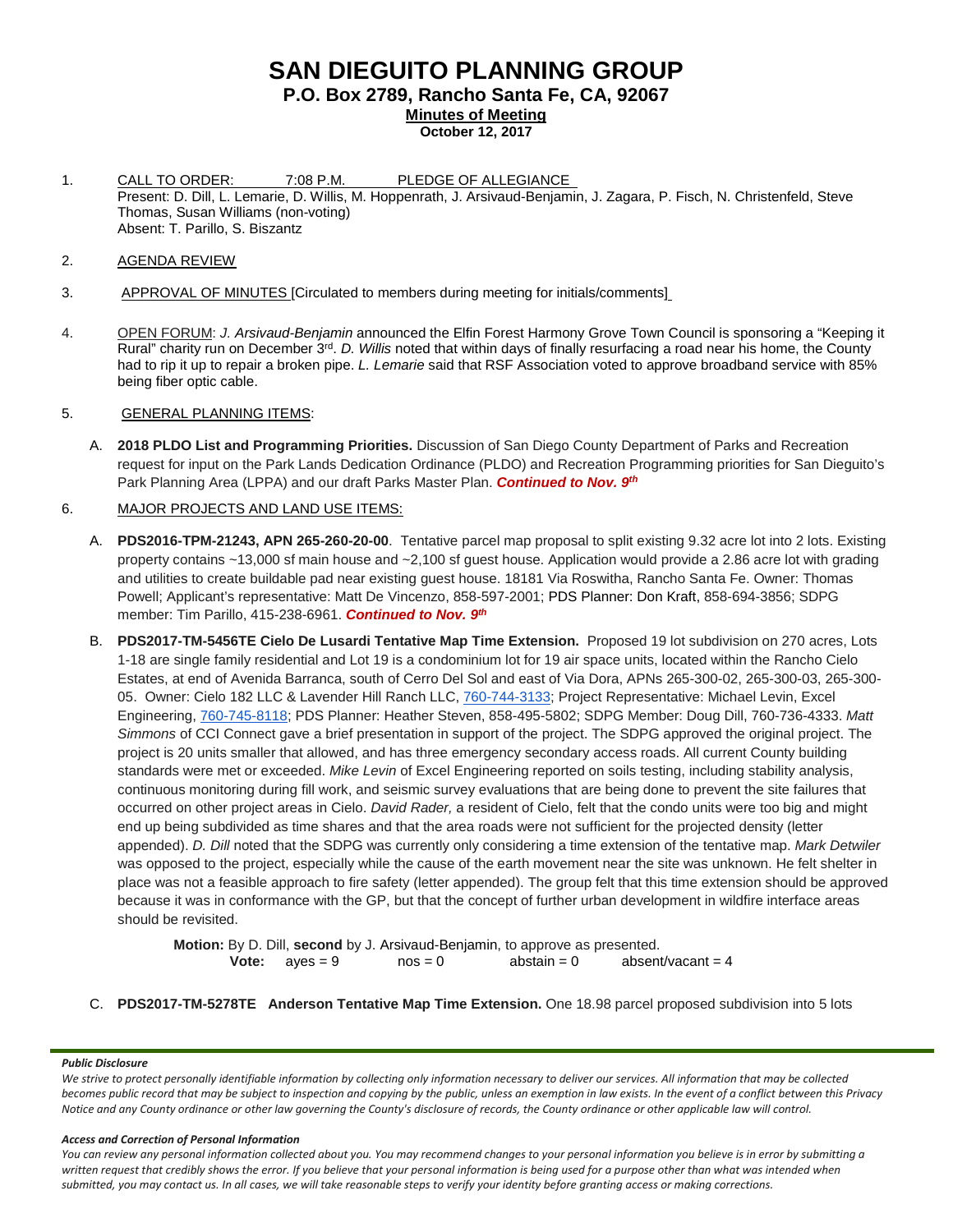ranging from 2 to 8 acres, located at 20252 Elfin Forest Road, Elfin Forest, CA 92029, APN 679-100-12. Applicant: Eric Anderson, 760-471-1464; Project Contact: KARN Engineering & Surveying, Inc., 760-728-1134; PDS Planner: Lori V. Radcliffe-Meyers, 858-495-5340; SDPG Member: Doug Dill, 760-736-4333.

**Motion:** By D. Dill, **second** by J. Zagara, to approve as presented.<br> **Vote:** ayes = 9 nos = 0 abstain = 0 **Vote:**  $ayes = 9$   $nos = 0$   $abstain = 0$   $absent/vacant = 4$ 

- D. **PDS2016-MUP-16-016, APN 267-161-05.** Application for major use permit to install 12 panel antennas, 9 RRUs and 5 Raycaps within a new 41' tall monoeucalyptus at 17576 Via Del Bravo, Rancho Santa Fe, to allow T-Mobile to relocate their antennas from a monopalm. Owner Crown Castle – Laura Whitten; Applicant Verizon Wireless, contact Jill Cleveland, Plancom Inc, [760-716-4833;](tel:(760)%20716-4833) PDS Planner: Morgan Norville, [Morgan.Norville@sdcounty.ca.gov,](mailto:Morgan.Norville@sdcounty.ca.gov) [858-495-5329;](tel:(858)%20495-5329) SDPG member: Don Willis, [858-922-4227.](tel:(858)%20922-4227) *Removed from agenda*
- E. **PDS2017-STP-17-022 - Mobilitie Small Cell Project.** Small cell site project located in existing right-of-way, to be installed on an existing street light pole near Dove Canyon Road and Camino San Bernardo. Project consists of installation of transport and backhaul equipment; omni directional antenna, integrated GPS, UE Relay, Remote Radio Head, and auxiliary equipment on existing concrete light pole. Applicant (Mobilitie) Contact: Todd Philips, [858-242-](tel:(858)%20242-2157) [2157;](tel:(858)%20242-2157) PDS Planner: Marisa Smith, [858-694-2621;](tel:(858)%20694-2621) SDPG Member: Don Willis, [858-922-4227.](tel:(858)%20922-4227) *Removed from agenda*
- F. **PDS2017-STP-17-034 Bridges Lot 46 Discretionary Site Plan Permit**. Review for "D" designator, single-story single family residences (6183 sq. ft.) with attached garage and detached guest house (506 sq. ft.) and garage (535 sq. ft.) on a 1.26 acre lot located at 4555 Calle Messina (lot 46), nearest cross street: Calle La Serra, Rancho Santa Fe, CA 92024; APN: 264-650- 06-00. Owner: Cape Point Dev, LLC, [949-441-7442;](tel:(949)%20441-7442) Applicant: Karl Voigtlander (Mark Radford Architect), [760-432-0348;](tel:(760)%20432-0348) PDS Planner: Sean Oberbauer, [858-495-5747;](tel:(858)%20495-5747) SDPG Member: Joe Zagara, [858-756-4211.](tel:(858)%20756-4211) *Removed from agenda*
- G. **PDS2017-STP-17-033 Bridges Lot 33 & PDS2017-STP-17-034. Bridges Lot 34.** APN 264-650-04. One-story single family residences with attached garages and detached guest houses. Owner- Cape Point Development/Applicant: Karl Voigtlander (for Mark Radford Architects), [\(760\) 432-0348;](tel:%28760%29%20432-0348) PDS Planner: Sean Oberbauer, (858) [495-5747;](tel:%28858%29%20495-5428) SDPG member: Joe Zagara, [\(858\) 756-4211.](tel:(858)%20756-4211) *Removed from agenda*
- H. **PDS2017-VAR-54-148W1 Variance Modification.** Construct 4,450 sq. ft. 2-story residence (2,280 sq. ft. footprint) on existing 6000 sq. ft. lot; demolish existing single story house and casita. Located at 6136 Paseo Delicias (nearest cross street: El Tordo) in Rancho Santa Fe Village, APN: 266-271-13-00. Owner/Applicant: Mark and Margaret Madura, 619-994- 5590; PDS Planner: Lori Radcliffe-Meyers, 858-495-5340; SDPG Member: Laurel Lemarie, 858-756-2835. *Barbara Meyers*, a next-door neighbor and president of the Paseo II Homeowners Association, did not oppose project but read a letter detailing her concerns about personal privacy regarding window placement along the common boundary and protection from construction dirt and debris. Tim Parillo, member of the RSF Covenant Design Review Committee, submitted a letter of support. Both letters are appended.

**Motion:** By L. Lemarie, **second** by N. Christenfeld, to approve as presented, noting comments in attached letter.<br>**Vote:** ayes = 9 nos = 0 abstain = 0 absent/vacant = 4 **Vote:**  $ayes = 9$ 

I. **PDS2014-SPA-14-001 (SPA), PDS2010-330-10-037 (MUP), PDS2012-3940-12-002 (VAC), Log No. PDS2014-3910-95-08- 007 (ER); Sch No. 214011018, Chinese Bible Church**. Proposed plan to construct and operate a church complex on 9.1 acres consisting of five buildings totaling 89,234 square feet. The proposed project is located along the east side of Four Gee Road , north of Camino Del Norte, APN 678-060-27-00 and 678422-03-00. Review and comment on the Draft Supplemental Environmental Impact Report and Public Review of a Specific Plan Amendment. SDPG Member: Philip Fisch, [858-967-5323.](tel:(858)%20967-5323) *P. Fisch* gave an overview of the project and opened the discussion. *Ron Harper Jr*, representing the applicant, gave a presentation. *J. Arsivaud-Benjamin* questioned whether private vantage points were allowed in the sightline displays. *Dave Sibbet*, County Planning Dept Manager, said private views were acceptable for a Major Use Permit. *Mr. Harper* said the project met the highest standards of the County. The church congregation could reach 1,000 people and outdoor activities for up to 400 people are permitted from 8 am to 10 pm daily. The parking areas (for up to 417 cars) are adjacent to residential homes. In many areas, current residential fencing is wrought iron, and proposed church fencing is chain link, providing no visual barrier. The site is currently zoned for 4 residential units. There were 6 proponents present. *Derek Wong*, a co-cofounder of the church, said that the current three campuses would be consolidated into this one site

#### *Public Disclosure*

*We strive to protect personally identifiable information by collecting only information necessary to deliver our services. All information that may be collected*  becomes public record that may be subject to inspection and copying by the public, unless an exemption in law exists. In the event of a conflict between this Privacy *Notice and any County ordinance or other law governing the County's disclosure of records, the County ordinance or other applicable law will control.*

#### *Access and Correction of Personal Information*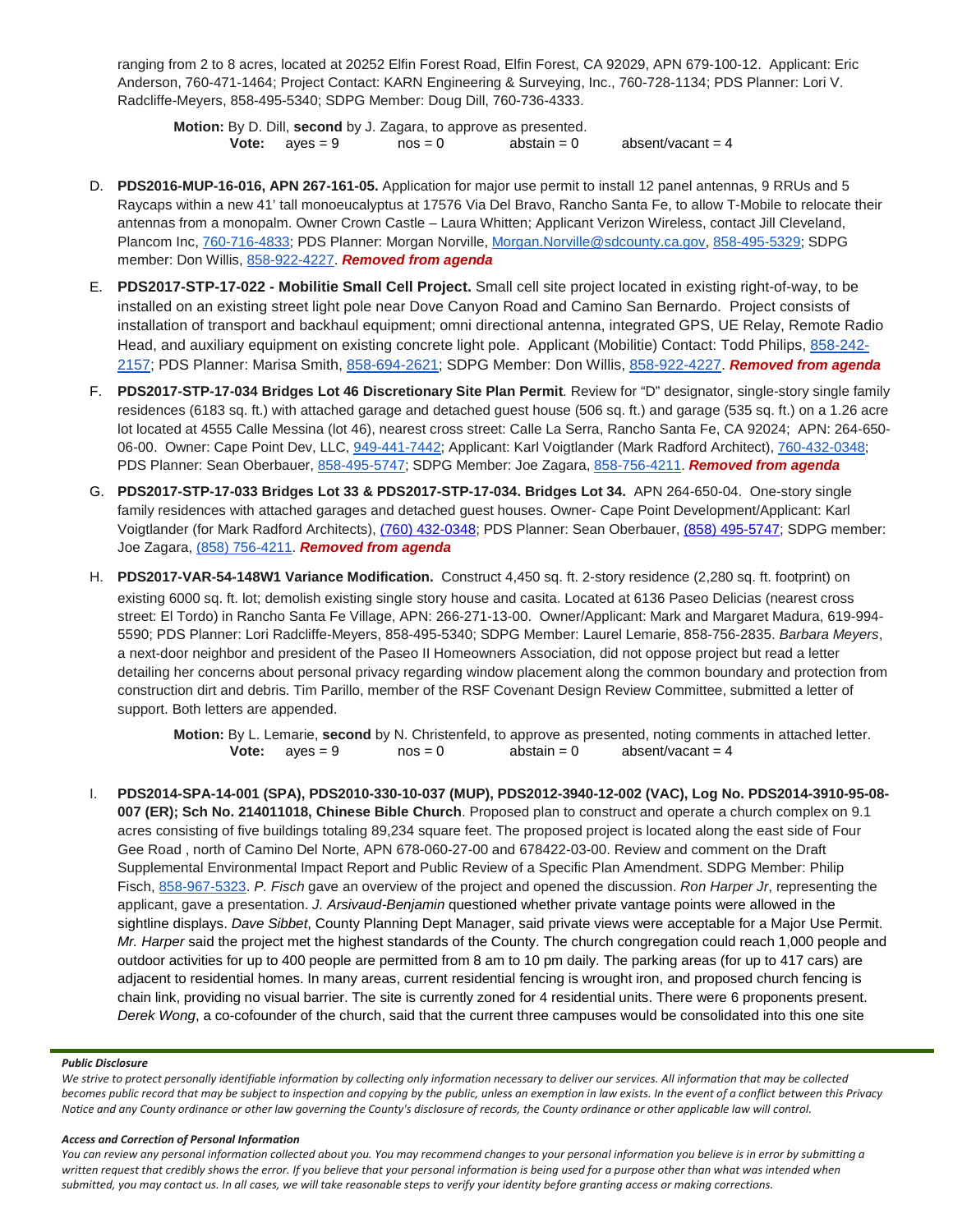and would reduce vehicle trips for many in the area. *Edward Duran* of City Church thought the project would have a positive impact on the community. *Vickie Lee* lived in the area over 10 years and felt the church would be a very good neighbor and would help the community. *Lynn Chou* was a proponent. *Yun Oliver Long* felt the land would be developed anyway and that the church would be a better neighbor. He said many of the congregation were professional scientists or engineers. *Thomas Zeng* was hoping to have a church within walking distance of his home. There were 9 opponents in attendance. Most were not opposed to the congregation but only to the selection of this site for the church. *Gerald Kent* gave a brief presentation, remarking that the project was out of scale with neighboring buildings, parking would overflow into neighborhood, 4,000 signatures from the community in opposition to the project were on record, and that the site was not suitable for that intensity of use. Neighbors *Scott Dedie*, *Jason Hightower*, and *Linda Donlay* lived in homes that overlooked the site and were concerned about intensity of use, noise, especially at night, privacy, and reduction in home values. *Patti Anders* felt the project should follow the County GP, and that there had been insufficient analysis of the impact of the church bell. *Vivian Lin*, a resident of La Vina and of Chinese ancestry, felt church members should respect the neighbors. She chose the location of her first home because it was safe and quiet with not much traffic. She felt this project was to large with too many negative impacts on the neighbors. *Mus Lukmani* wondered how a site planned for four homes becomes a project for 1,000 people? He had concerns about lighting, traffic, and noise. *Dan Latour* was a La Vina HOA board member who said the project would lower home values and have a negative impact on neighbors. *Mel Da Costa* lived in Savenna and felt Four Gee Road was too small to support the traffic of this project. He worried he would have problems with ingress/egress to his home. *P. Fisch* read a draft SDPG comment letter and the group discussed revisions.

**Motion:** By D. Dill, **second** by M. Hoppenrath, to approve comment letter as discussed.<br>**Vote:** ayes = 9 nos = 0 abstain = 0 absent/vacant = 4 **Vote:**  $ayes = 9$   $nos = 0$   $abstain = 0$ 

- J. **PDS2017-STP-17-038 Chan Residences Second Dwelling Unit Permit.** Existing single family residence located at 7401 Artesian Road, San Diego, 92067, APN 269-100-34; closest cross street Camino Del Sur. Proposed second dwelling unit with attached garage; new SDU = 1200 sf, attached garage = 476 sq ft. Owner: Allen Chan, [858-717-7708;](tel:(858)%20717-7708) Applicant's Representative: Dominic Ballerino, [858-261-5241;](tel:(858)%20261-5241) County Planner: Michelle Chan, [858-495-5428;](tel:(858)%20495-5428) SDPG Member: Doug Dill, [760-736-4333.](tel:(760)%20736-4333) *Removed from agenda*
- K. **PDS2017-VAR-17-010 Mullen Residence Discretionary Permit Variance.** 2-acre Lot for a proposed 5166 sf house including garages, guest house, porches and verandas located on Avenida Maravillas (nearest cross street: Mariposa), Rancho Santa Fe 92067, APN: 266-140-27-00. Owner: John Mullen, 760-473-8747; Applicant's Representative: Maxwell Wuthrich (B+W Architects), 858-756-1788; County PDS Planner: Nicholas Koutoufidis, 858-495-5329; SDPG Member: Laurel Lemarie, 858-756-2835.

**Motion:** By L. Lemarie, **second** by N. Christenfeld, to approve as presented. **Vote:**  $ayes = 9$   $nos = 0$   $abstant /vacant = 4$ 

### 7. ADMINISTRATIVE MATTERS:

- **A.** Community Reports<br>**B.** Consideration and com-
- **B.** Consideration and comments on circulation mail<br>**C.** Future agenda items and planning
- **C.** Future agenda items and planning<br>**D.** Prospective & returning Planning G
- **D.** Prospective & returning Planning Group members<br>**E.** Supply orders and reimbursement of expenses
- **E.** Supply orders and reimbursement of expenses

**NOTE: The San Dieguito Planning Group currently has vacancies.** If you wish to become a member of the SDPG, please provide the chair with your current resume and plan to attend 2 or 3 meetings in advance of processing your application for membership.

| <b>Future Meeting Dates:</b>                                             | 11/9/17 | 12/14/17                                     | 1/11/18          | 2/8/18 | 3/8/17                                                                              | 4/12/18 |
|--------------------------------------------------------------------------|---------|----------------------------------------------|------------------|--------|-------------------------------------------------------------------------------------|---------|
| Doug Dill, Chair<br>Tim Parillo, Vice-Chair<br>Mid Hoppenrath, Secretary |         | 760-736-4333<br>415-238-6961<br>760-747-1145 | FAX 760-736-4333 |        | e-mail: theddills@att.net<br>e-mail: tparillo@gmail.com<br>e-mail: midhop@gmail.com |         |

#### *Public Disclosure*

*We strive to protect personally identifiable information by collecting only information necessary to deliver our services. All information that may be collected*  becomes public record that may be subject to inspection and copying by the public, unless an exemption in law exists. In the event of a conflict between this Privacy *Notice and any County ordinance or other law governing the County's disclosure of records, the County ordinance or other applicable law will control.*

#### *Access and Correction of Personal Information*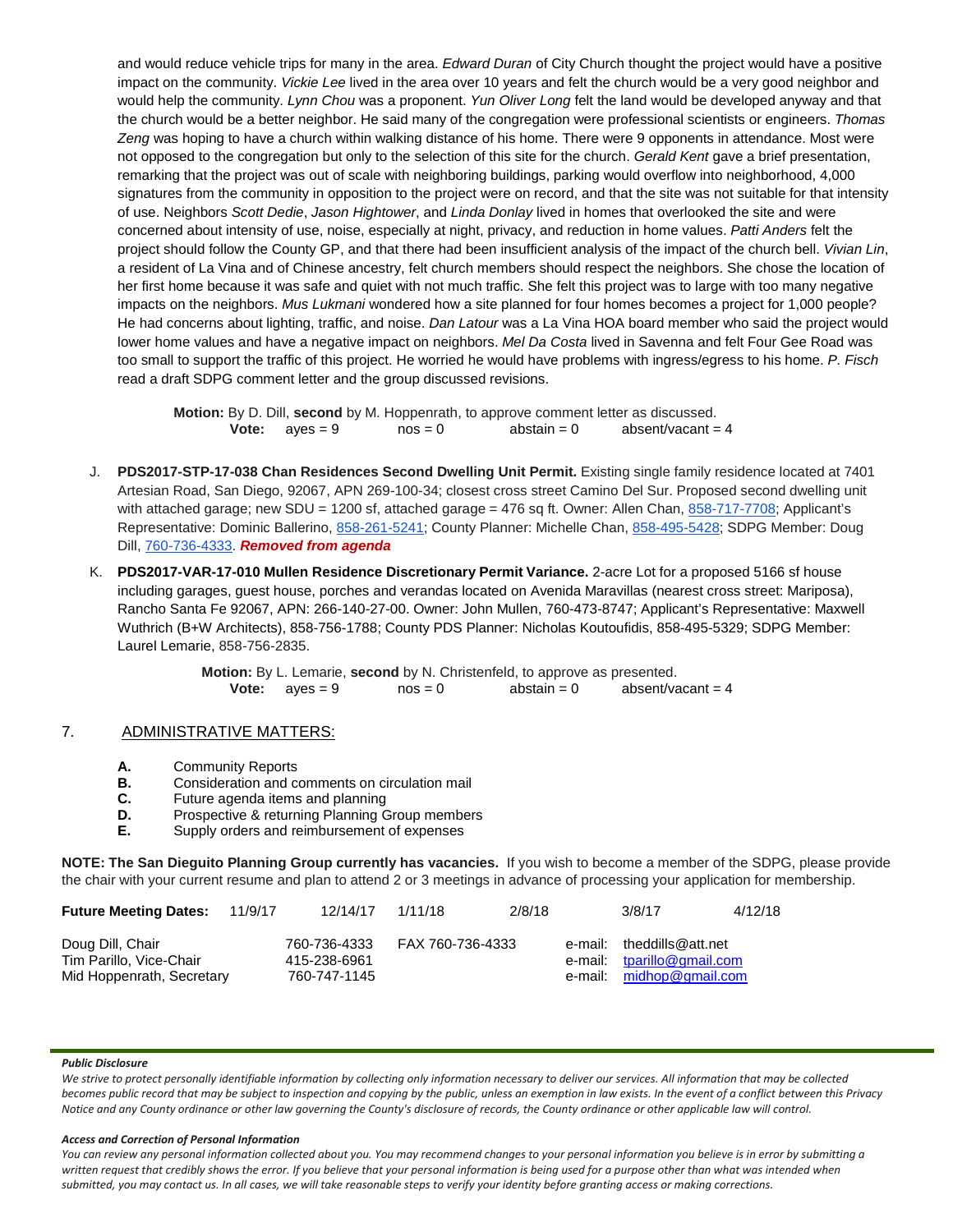# **Appendices**

## *Item 6B*

(1) Thursday, October 12, 2017 RE: Opposition to the proposed Lusardi Project

Dear SDPG,

I represent the community of Cielo and the Cielo HOA is aware of this situation. I believe this is a very important issue as indicated in my previous email correspondence.

### PUBLIC NOTICE FAILURE

Because of the many short notices and last minute cancellations, I am again respectfully requesting that the Lusardi Project be put on hold for at least two weeks so that the Mt. Israel and Cielo Residents can attend this important hearing that effect their communities. It seems that the Cielo and Mt. Israel communities are consistently not given a reasonable amount time to plan on attending the SDPG meeting to comment on the proposed Lusardi project.

### OPPOSITION TO THE LUSARDI PROJECT

The single road access issue in conjunction with the lack of "construction only access" is placing the Cielo and Mt Israel communities in jeopardy. This, combined with the continued delays of RCE's obligation to complete North Via Ambiente, is exasperating a very dangerous situation. I am also concerned that RCE may be facing other financial commitments associated with the recent geotechnical issues in parcel M that may cause further erosion of their commitment to complete the secondary access to Harmony Grove Road as part of the completion of the Rancho Cielo Specific Plan requirements. As you are aware, the typical fire storm affecting our community is a Santa Ana wind condition that will cause the fire to travel on an east to west directional path and the current secondary access road (Connemera through Mt. Israel) will evacuate residents into the path of the fire going east and ending up in a traffic jam on Del Dios Highway. Based on previous fires, please understand that most death and injuries happened when residents were forced to use unsafe and senseless fire access routes that led them into the fire rather than away from the fire and/or got into a traffic jam in the path of fire. This is why there is an approved and required secondary road access for the Cielo residents to safely evacuate using the North Via Ambiente connection to Harmony Grove Road, allowing access to the west and away from the path of a fire. This is consistent with the Cielo Specific Plan and Tentative Map conditions of approval. The Project lacks adequate secondary fire access. The fire protection plan adopted to address the Project's fire safety impacts is inadequate and incapable of fully mitigating or avoiding fire safety risks to new and existing residents. This includes the ability to safely evacuate in the event of a fire, including those from a Santa Ana wind driven fire.

It is becoming apparent that the County failed to adopt additional feasible mitigation measures and alternatives that would reduce or avoid the Project's fire safety impacts. The "shelter-in-place" concept adopted by the Fire Department as EIR mitigation for this public safety threat has proven to be inadequate during the last couple of local wild fires. I, along with two others, met with the Fire Chief and was informed by him that they (the fire Department) "lacked adequate resources for shelter in place" and that is why he called for the evacuation of Cielo. The approximately 200 residences were in gridlock. Currently, the secondary Connemera exit are to evacuate the Cielo Residents onto very narrow, two lane roads that are not used by the public. They are presently at, or near, unusable conditions. Any additional units, such as those proposed by the Lusardi project, increase the probability of a failed evacuation. Panic and a stampede mentality may ensue.

The Cielo main evacuation exit going south on Calle Ambiente is through a narrow security gate and is only wide enough for one vehicle at a time. This area is extremely overburdened due to constant construction traffic causing a "pinch point". Moreover, evacuating vehicles will be unable to exit anyway because Del Dios will be grid locked. The County of San Diego is needed to coordinate the implementation of this critical piece of infrastructure that was a condition of their approval. I am sure they are also concerned about their potential liability in the event of a major fire that leads to loss of life due to lack of a proper and required secondary access for any community such as Cielo. The County has failed to insure timely implementation of the North Via Ambiente and allowed additional permits to be issued regardless of inadequate secondary access exits. I can't see how additional units can be approved for this community with a less than adequate secondary access consideration, as required by the original approvals of the entitlement documents.

### (2) Comments from Mount Israel Resident Mark Detwiler:

I request that the Planning Group disapprove this project.

One reason for the numerous continuances of this item has to do with grading issues relating to the condemned Cielo Homes.

### *Public Disclosure*

*We strive to protect personally identifiable information by collecting only information necessary to deliver our services. All information that may be collected*  becomes public record that may be subject to inspection and copying by the public, unless an exemption in law exists. In the event of a conflict between this Privacy *Notice and any County ordinance or other law governing the County's disclosure of records, the County ordinance or other applicable law will control.*

### *Access and Correction of Personal Information*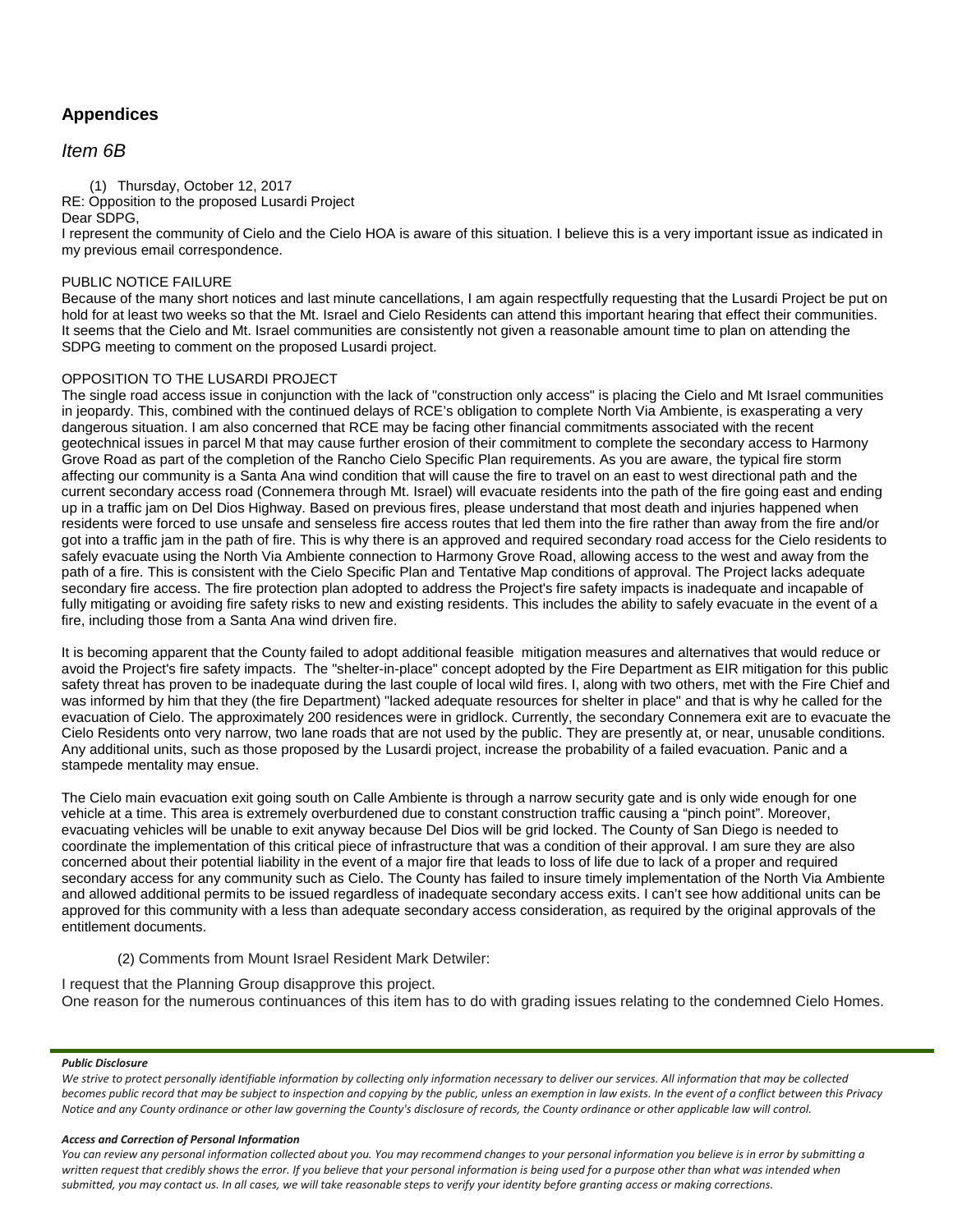The only comment I have received from the County about the condemned Cielo homes is basically that the original grading was approved. The fact that the grading design is flawed and storm water runoff onto the open space preserve caused damage to down slope property seems to be above the "pay grade" of the County engineer who kindly answered my inquiry. A new design of the condemned Cielo lots should, in my opinion, address the slope failure that was a result of storm water discharge into the open space preserve. I have not been informed about any aspect of the revised design of the condemned lots. I would think that the Cielo HOA and County have liability for damage to down slope properties caused by storm water from above if the new design does not adequately address the storm water discharge issue.

I have previously made comments in writing to the PG addressing this project and they should be of record.

My additional comment relates to fire safety and evacuation issues. A vast open space preserve surrounds Cielo and likely the Lusardi project. Unlike an open space easement, in an open space PRESERVE, it is my understanding that there can be no vegetation modification for wildfire threat mitigation. That is a major concern for the proposed project and the entire region. I might add that this change in classification to PRESERVE was done in the last few years without my knowledge. The proposed residential units of Lusardi increases the total number of units in a built out Cielo SPA to an approximate number over 500. There is Via Ambiente, and two other narrow emergency only evacuation roads for the entire Cielo development. The "shelter in place" concept adopted by the Fire Department as EIR mitigation for this public safety threat was proved inadequate during the last local wild fire. I was informed by the Fire Department that they lacked adequate resources for shelter in place and called for evacuation. The then less than 200 residence were in gridlock. The planned two lane roads are to evacuate the entire Cielo development onto more narrow two lane roads that are presently at or near level F, overburdened. Any additional units increases the impact.

As a local resident, I ask the PG, our elected representatives, to disapprove this project because grading issues have not, to my knowledge been resolved and fire safety mitigations have proved to be inadequate and thus, in my opinion fail to meet the requirements of the amended 1980s Rancho Cielo EIR.

Regards David Radel – Cielo Resident david@hireground.us C: 714-235-9445

### *Item 6H*

(1) Barbara Mayers President Paseo II Homeowners Association 6132-6134 Paseo Delicias Rancho Santa Fe, CA 92067

October 9, 2017

RE: PDS2017-VAR-54-148W1 Variance Modification – Madura Residence, 6136 Paseo Delicas

San Dieguito Planning Group Chair,

Paseo II shares a common southwest property line with the Madura property. The following are a list of mitigation measures Paseo II Homeowners Association requests to protect the Paseo II residents during the Madura property construction and for permanent privacy afterwards.

1. Appropriate sheeting to cover the entire Northeast side of 6134 Paseo Delicias (from roof edge to ground, front to back) to help prevent construction related soiling, damage and rodent control. 2. Position side windows of new construction to facilitate maximum privacy. Prevent from directly looking into existing windows of 6134 Paseo Delicias, in particular the dining room. 3. Establish permanent vegetation screening higher than the existing masonry wall dividing the two properties. Select vegetation that at maturity will be a minimum height of twenty feet with planting on the Madura side of the wall. As an example, Italian Cypress (Cupressus Sempervirens) can be used for this screening, spaced 5 feet apart on the Madura side of the wall since the 6134 Paseo Delicias side of the wall has utility and access requirements preventing planting of any kind.

Thank you for your consideration of these matters.

Barbara Mayers President Paseo II Homeowners Association

(2) Fellow SDPG members,

### *Public Disclosure*

*We strive to protect personally identifiable information by collecting only information necessary to deliver our services. All information that may be collected*  becomes public record that may be subject to inspection and copying by the public, unless an exemption in law exists. In the event of a conflict between this Privacy *Notice and any County ordinance or other law governing the County's disclosure of records, the County ordinance or other applicable law will control.*

#### *Access and Correction of Personal Information*